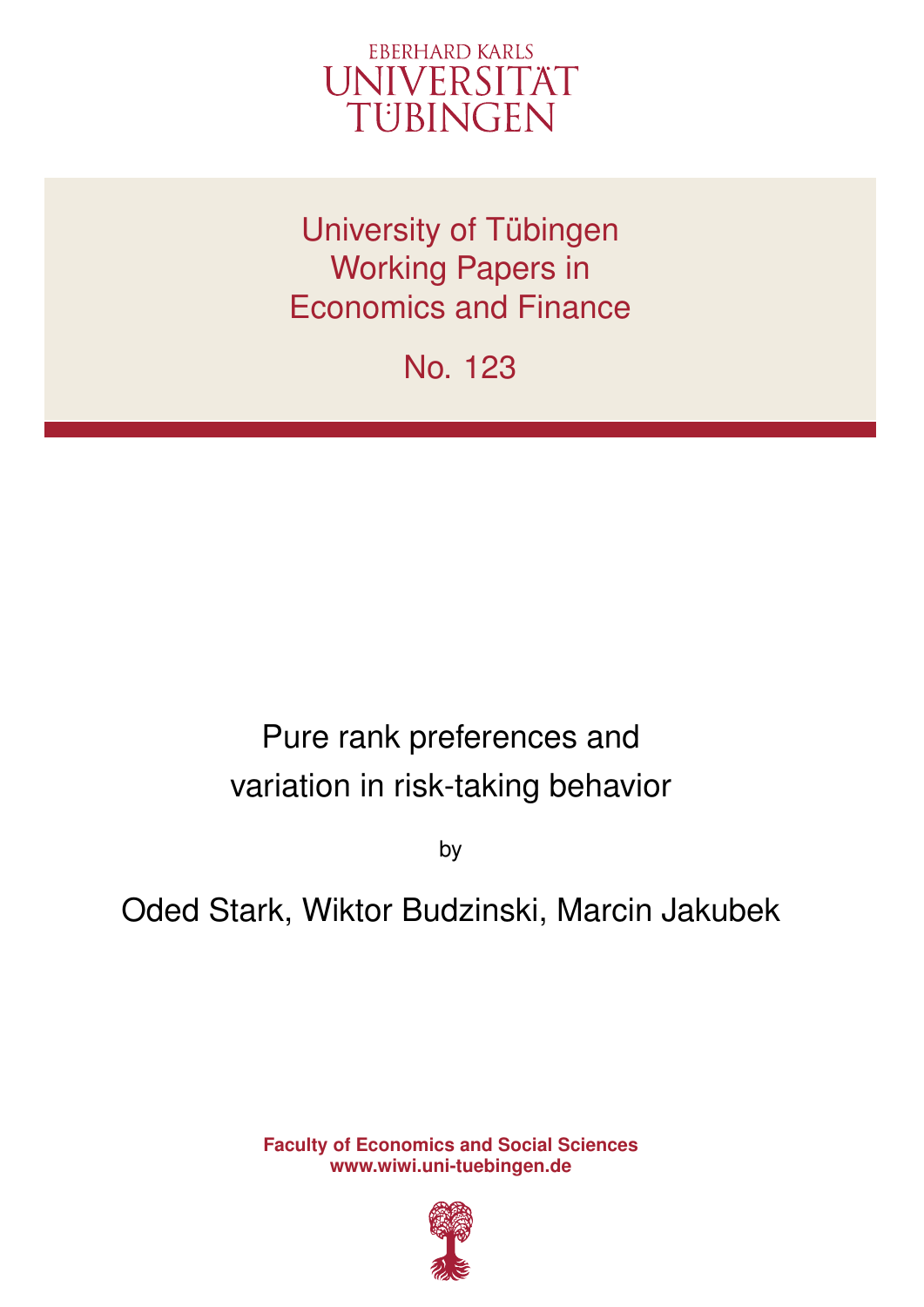## Pure rank preferences and variation in risk-taking behavior

by

Oded Stark Universities of Bonn, Tuebingen, and Warsaw

Wiktor Budzinski

## University of Warsaw

and

### Marcin Jakubek Institute of Economics, Polish Academy of Sciences

Mailing Address: Oded Stark September 2019 ZEF, University of Bonn Walter-Flex-Strasse 3 D-53113 Bonn Germany

E-Mail Address: [ostark@uni-bonn.de](mailto:ostark@uni-bonn.de)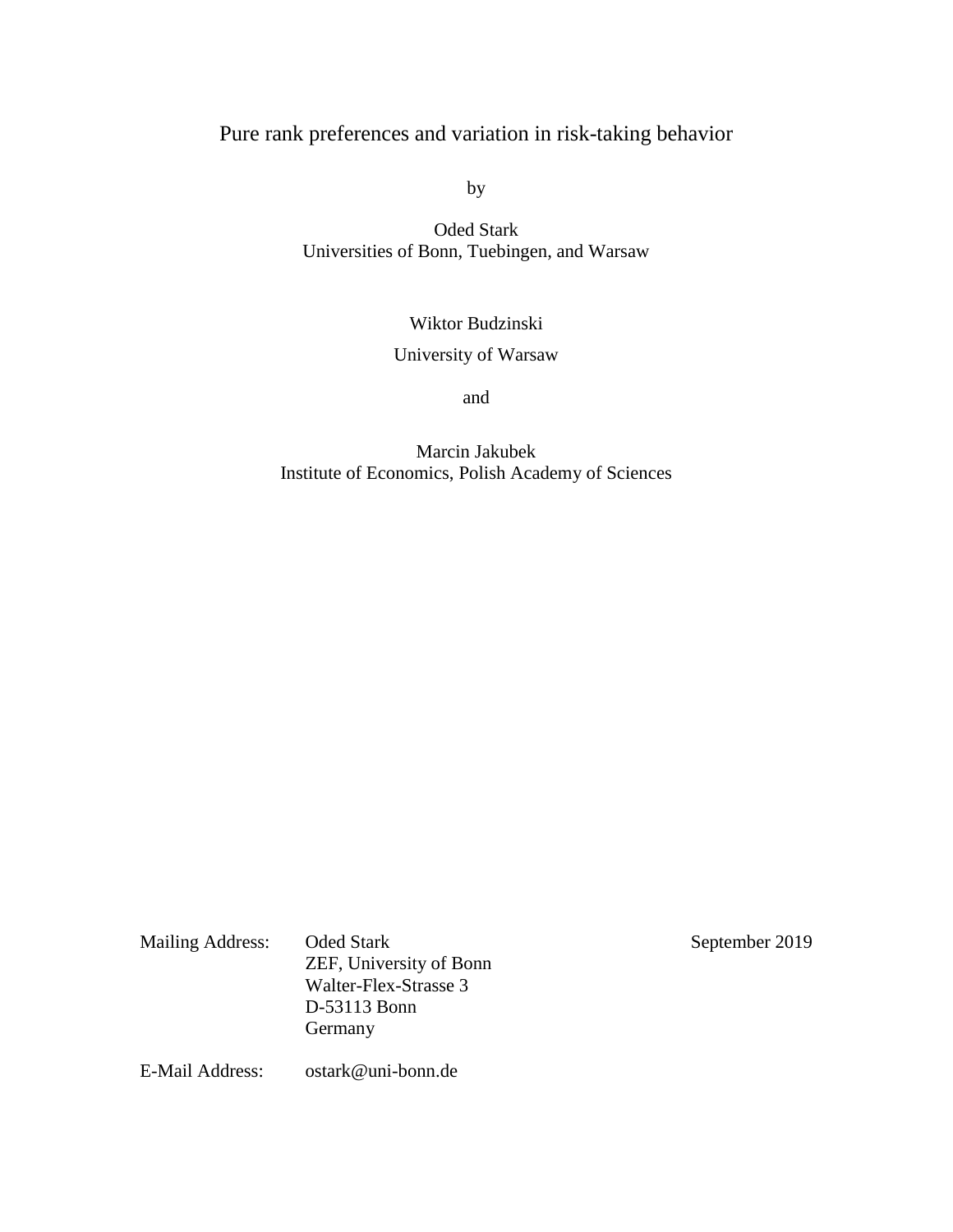#### **Abstract**

Assuming that an individual's rank in the wealth distribution is the only factor determining the individual's wellbeing, we analyze the individual's risk preferences in relation to gaining or losing rank, rather than the individual's risk preferences towards gaining or losing absolute wealth. We show that in this characterization of preferences, a high-ranked individual is more willing than a low-ranked individual to take risks that can provide him with a rise in rank: relative risk aversion with respect to rank in the wealth distribution is a decreasing function of rank. This result is robust to incorporating (the level of) absolute wealth in the individual's utility function.

*Keywords*: Rank in the wealth distribution; Rank-based utility; Variation in risk-taking behavior; Relative risk aversion

*JEL classification*: D01; D31; D81; G32; G41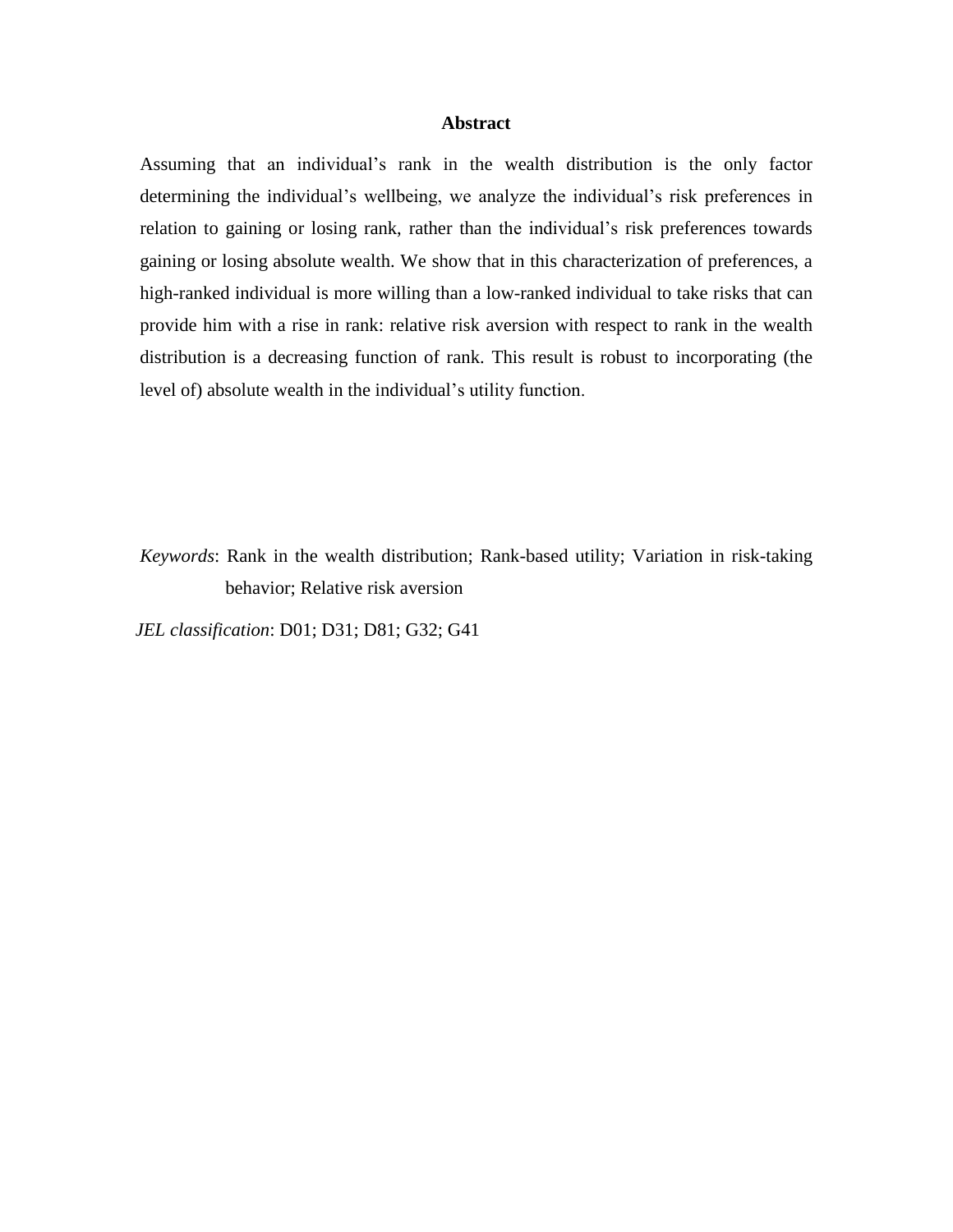"The desire of … obtaining … rank among our equals, is, perhaps, the strongest of all our desires" (Smith, 1759, Part VI, Section I, Paragraph 4).

#### **1. Introduction**

 $\overline{a}$ 

Imagine that individuals care so much about their rank in the wealth distribution that they set aside other variables; it is as if individuals care only about their rank. This characterization can be explained, for example, by cultural traits after basic needs are already catered for, or as the preferences of the wealthy.<sup>1</sup> Support for such a stance comes from evidence which is in congruence with the Easterlin (1974) paradox provided, for example, by Clark and Oswald (1996), and Frank (1997). We study one of the configurations alluded to by Weiss and Fershtman (1998), who wondered whether the rank or status of an individual should be included in the individual's utility function directly as a "good," or whether high rank should be treated as a means of obtaining tangible goods and services from which utility is to be derived. (Consult also the related review of empirical and experimental findings by Heffetz and Frank, 2011.) How will the readiness to take risks of individuals who care only about their rank change when their rank changes?

While there is some acknowledgement in the received literature of a link between relative wealth (status) and risk-taking (gambling) behavior, the received writings do not follow the track that we pursue in this paper. Most notably, Gregory (1980) and Robson (1992) refer to a link between relative wealth and gambling behavior, remarking that the incorporation of relative wealth (status) in an individual's utility function can explain the Friedman and Savage (1948) paradox of seemingly inconsistent risk-taking behavior of an individual following a change in his wealth. However, Gregory does not specify a link between relative wealth and any concrete measure of risk aversion. Robson investigates connections between wealth distributions and fair gambles, yet he too does not link status

<sup>&</sup>lt;sup>1</sup> In a concert by the Three Tenors organized at Wembley Stadium, Pavarotti reputedly did not care how much he was paid so long as it was one pound more than Domingo. (The source of this story is not known to us.) An inference that can be drawn from this episode is that Pavarotti would presumably have cared more about his fee had he been placed far lower in the earnings scale, but once at the top, rank came to the fore.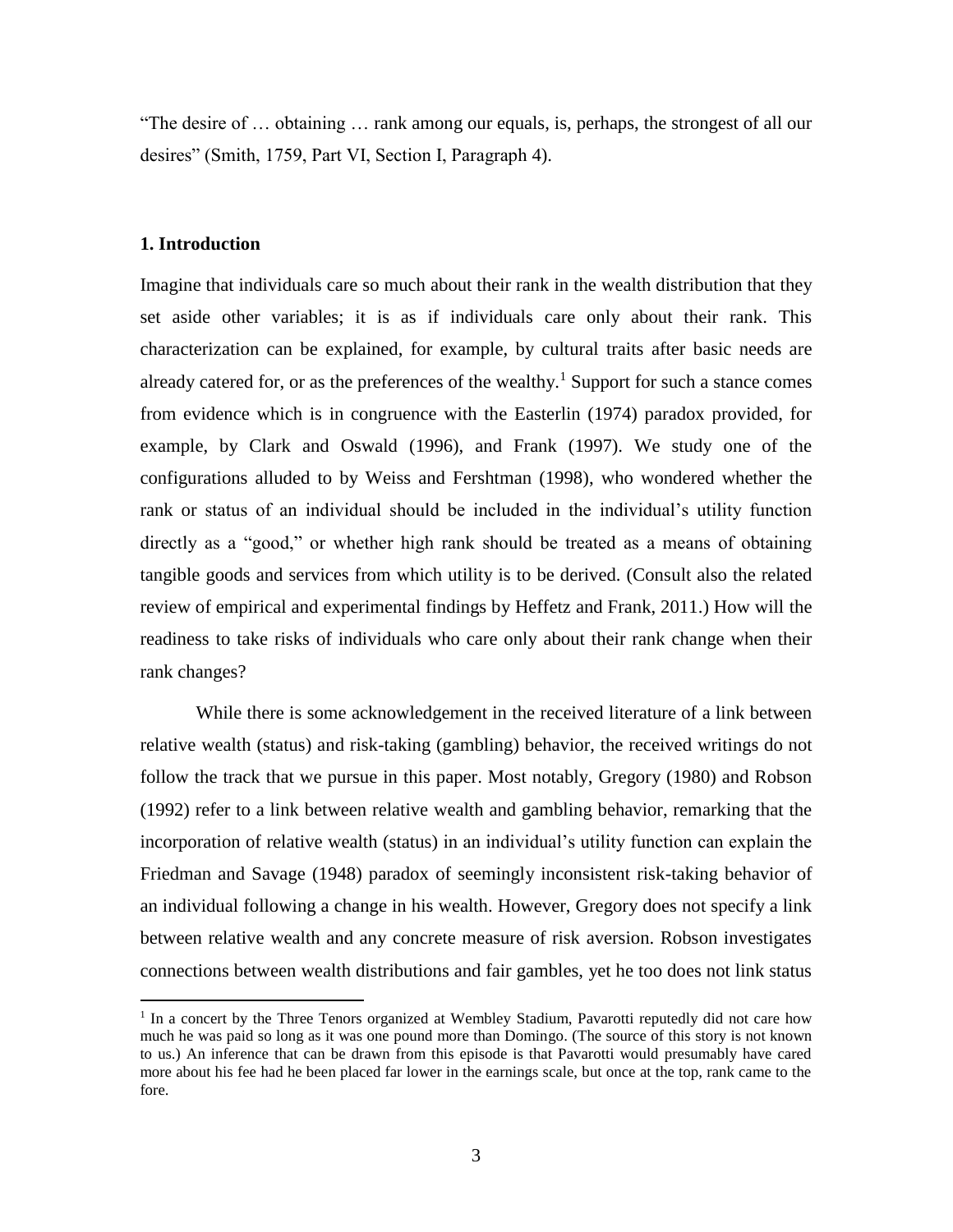with any measure of risk aversion. Although Robson expands the individual's utility function to include a status term based on the individual's rank in the wealth distribution, he does not revise the utility function to include the individual's rank in the wealth distribution as the sole argument of the function.

In a way, we are building on the preceding considerations in that we focus on rank as the main determinant of the wellbeing of an individual, and we analyze the individual's risk preferences towards gaining or losing (a wealth-conferred) rank, rather than the risk preferences towards gaining or losing absolute wealth. We find that under this characterization of risk preferences, a high-ranked individual is more willing to take risks that can confer a rise in rank than a low-ranked individual.

Stark (2019) explores the link between concern over having low relative wealth, actual wealth, and risk aversion. Specifically, Stark studies the relative risk aversion of an individual with particular social preferences: his wellbeing is influenced by his relative wealth, and by how concerned he is about having low relative wealth. The core assumption of the study, which is supported by empirical evidence, is that individuals who are positioned higher in the wealth hierarchy care more about relative wealth than individuals who are positioned lower down. Holding constant the individual's absolute wealth, two results are obtained. First, if the individual's level of concern about low relative wealth does not change, the individual becomes *more* risk averse when he rises in the wealth hierarchy. Second, if the individual's level of concern about low relative wealth intensifies when he rises in the wealth hierarchy and if, in a precise sense, this intensification is strong enough, then the individual becomes *less* risk averse: the individual's desire to advance further in the wealth hierarchy is more important to him than possibly missing out on a higher rank. In a way, the present paper can be conceptualized as the limit of the Stark's study: not only is concern about low relative wealth - in this case rank - held constant; it is assumed to be so powerful that it completely "takes over" the individual's utility.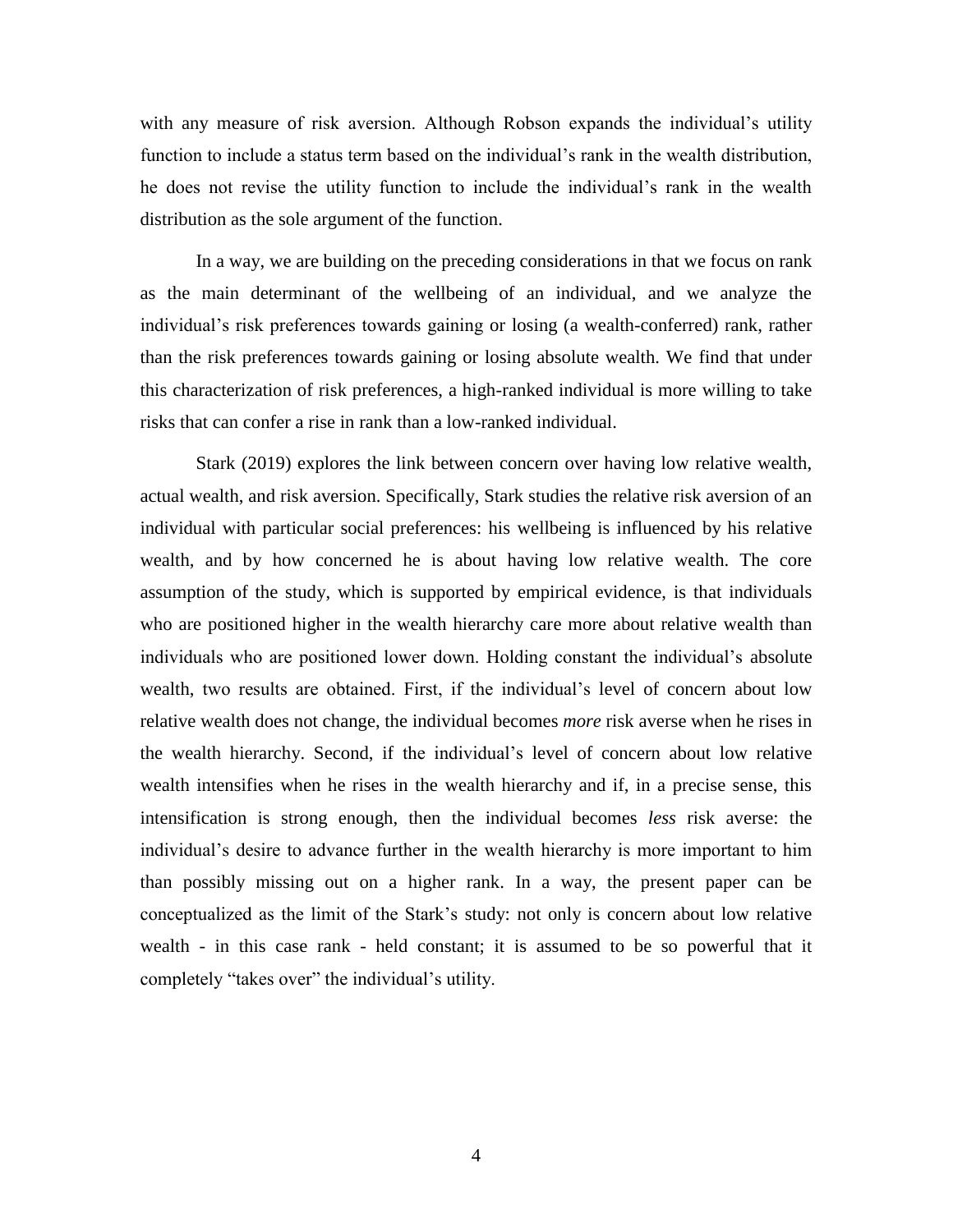#### **2. Pure rank preferences**

We can start with an *intuitive* representation. Let there be a population of *n* individuals where *n* is a natural number bigger than 1. Let *i* be the individual's position on the ladder of ranks,  $i = n, n-1, n-2,...,1$ . We refer to the rank of an individual as the individual's name. Thus, individual *n* is the top-ranked individual, individual  $n-1$  is the secondranked individual, and so on, and individual 1 is the lowest-ranked individual. Let the utility of individual *i* be defined as

$$
U(i) = (1 + n - i)^{-1}.
$$
 (1)

Thus, utility is measured by the inverse of a rank-based distance from the top rank (which is occupied by individual  $n$ ), augmented by one so that the utility level of the top-ranked individual - a utility level of one - can serve as a baseline value. Essentially, utility is a measure of "rank deprivation." For example, when there are three individuals, 3, 2, and 1, individual 3 holds the top rank, he experiences no rank deprivation, and his utility, which is the maximal utility in the three-person population, is equal to  $U(3) = (4-3)^{-1} = 1$ . Individual 2 is at a distance of one from the top rank, so he experiences rank deprivation, and his utility, which is lower than that of individual 3, is equal to  $U(2) = (4-2)^{-1} = \frac{1}{2}$ 2  $U(2) = (4-2)^{-1} = \frac{1}{2}$ . Individual 1 is at a distance of two from the top rank and thus, out of the three individuals, he experiences the highest level of rank deprivation and his level of utility, which is the lowest, is equal to  $U(1) = (4-1)^{-1} = \frac{1}{2}$ 3  $U(1) = (4-1)^{-1} = \frac{1}{2}$ .

If we forget temporarily that differentiation with respect to discrete *i* is sinful, we will have from  $(1)$  that

$$
U'(i) = (1 + n - i)^{-2},
$$
  

$$
U''(i) = 2(1 + n - i)^{-3}.
$$

To assess how the willingness of an individual to take risks responds to a change in the individual's rank, we employ the Arrow-Pratt index of relative risk aversion (Pratt, 1964; Arrow, 1965, 1970),  $r(i)$ , which is defined as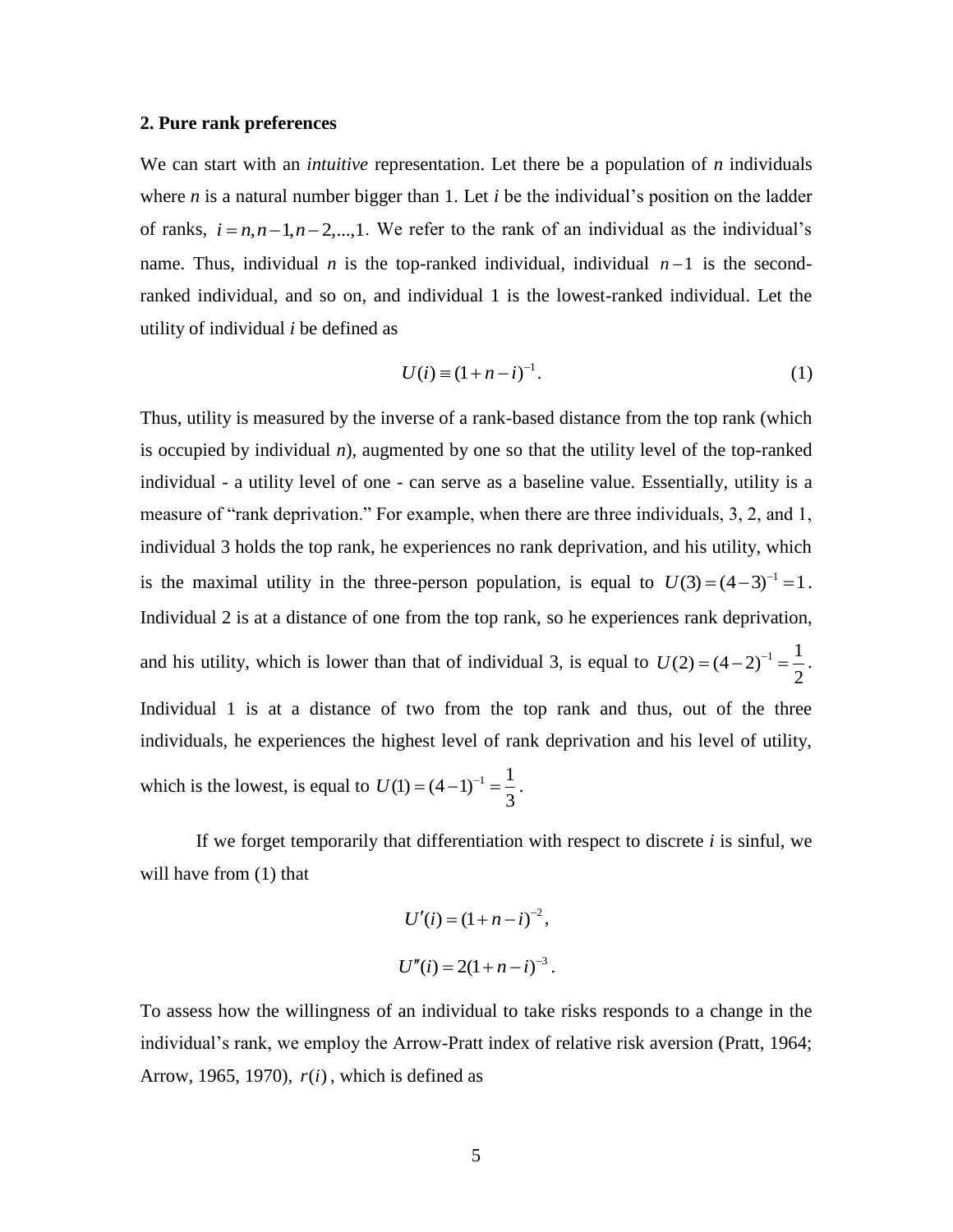$$
r(i) \equiv \frac{-iU''(i)}{U'(i)}.
$$

For the utility formulation in (1), this index takes the form

$$
r(i) = \frac{-i \cdot 2(1 + n - i)}{(1 + n - i)^{-2}} = -2 \frac{i}{1 + n - i},
$$

and, therefore,

 $\overline{a}$ 

$$
r'(i) = -2 \frac{1+n}{(1+n-i)^2} < 0 \, .
$$

We see that when *i* is bigger (which is tantamount to experiencing lower rank deprivation - the distance from the top rank is shorter), the willingness to take risks is greater; higherranked individuals are less reluctant to take risks.<sup>2</sup>

A mathematically cleaner approach, which escapes the "sin" of differentiation with respect to a discrete variable, is as follows.

We consider a population of measure one in which we index the individuals by a number  $\rho \in [0,1]$ . We assume that the population is characterized by some continuous wealth distribution. Without loss of generality, we equate the index number of an individual with the fraction of those in the population whose levels of wealth are smaller than or equal to the level of wealth of the individual.<sup>3</sup> The index  $\rho$  then represents the individual's continuous rank measure, and  $1-\rho$ , which is the fraction of those in the population whose levels of wealth are higher than the level of wealth of the individual,

$$
U(i) = (1 + n - i)^{-\alpha},
$$
  
where  $\alpha > 0$ . Then  $r(i) = -(\alpha + 1) \frac{i}{1 + n - i}$ , and  $r'(i) = -(\alpha + 1) \frac{1 + n}{(1 + n - i)^2} < 0$ .

<sup>&</sup>lt;sup>2</sup> This result also holds true for a somewhat more general representation in which the individual's utility is defined as

<sup>&</sup>lt;sup>3</sup> This characterization is tantamount to assuming that the wealth levels  $w \in [w_{min}, w_{max}]$  are distributed according to a continuous probability distribution with cumulative distribution function  $F(w)$ . In that case, we index the individuals not by their wealth levels but rather by the values  $\rho = F(w)$ .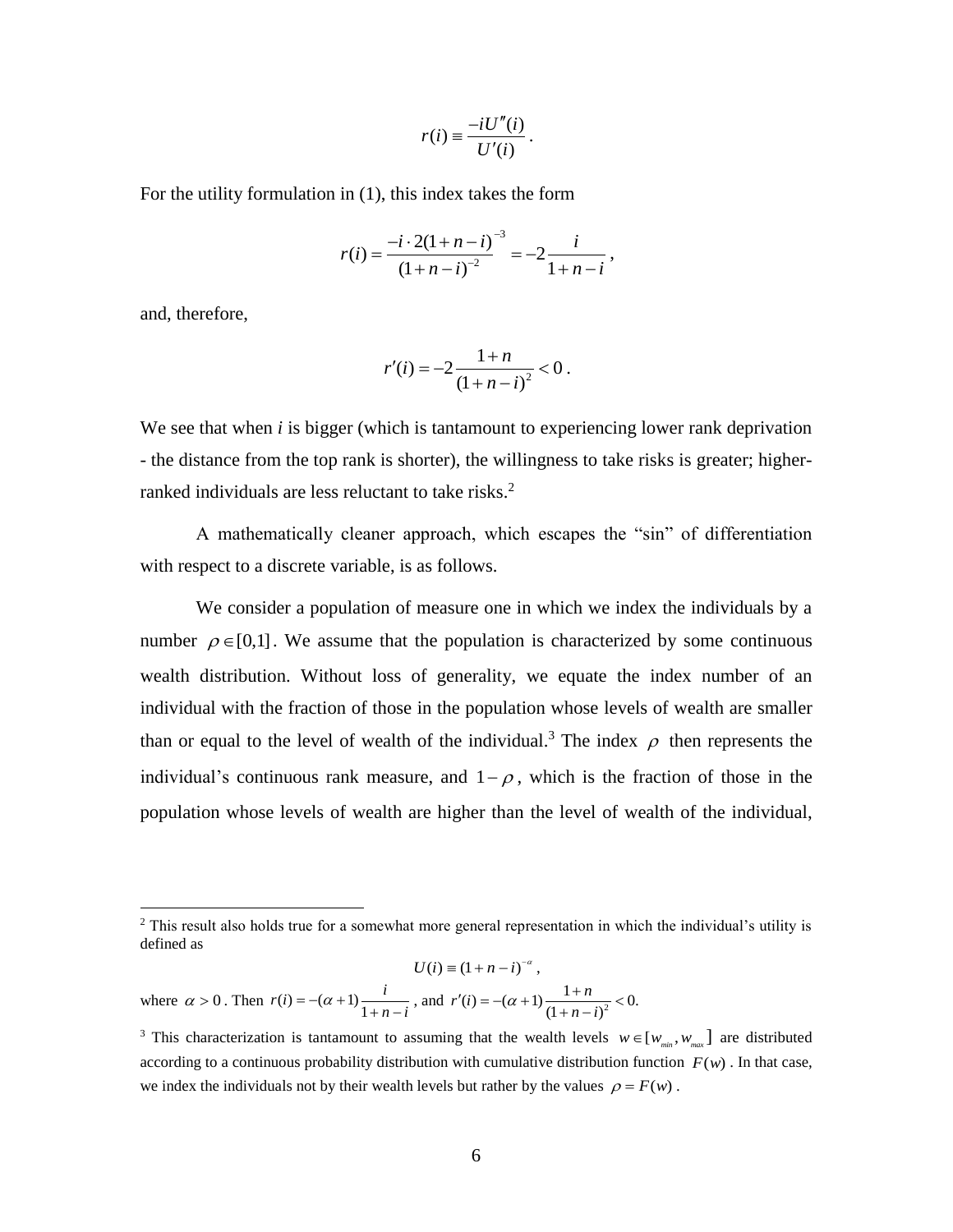represents the individual's continuous rank deprivation measure. <sup>4</sup> Rank-utility can then be characterized as

$$
U(\rho) \equiv [1 + (1 - \rho)]^{-1} = (2 - \rho)^{-1}, \qquad (2)
$$

yielding derivatives

$$
U'(\rho) = (2 - \rho)^{-2},
$$

and

$$
U''(\rho) = 2(2-\rho)^{-3}.
$$

In the case of (2), the index of relative risk aversion as a function of  $\rho$ ,  $r(\rho)$ , is

$$
r(\rho) = -\rho \frac{2(2-\rho)^{-3}}{(2-\rho)^{-2}} = -2\frac{\rho}{2-\rho}.
$$

Therefore,

$$
r'(\rho) = -4 \frac{1}{(2-\rho)^2} < 0.
$$

Thus, when the fraction of the lower-ranked individuals is higher, which is tantamount to the reference individual occupying a higher rank and thereby experiencing lower rank deprivation, the reluctance of the reference individual to take risks is lower; a higherranked individual is more willing to take risks.

More generally, let

$$
U(\rho) \equiv (2 - \rho)^{-\alpha},\tag{3}
$$

where  $\alpha > 0$ . Then

 $\overline{a}$ 

<sup>&</sup>lt;sup>4</sup> The measure  $1-\rho$  is analogous to the fraction  $\frac{n-i}{\sqrt{n}}$ *n*  $\frac{-i}{\cdot}$  in the preceding discrete model of population. For example, in a discrete wealth distribution of five individuals where 5 is the top rank, 4 is the second high rank, 3 is the third rank, 2 is the last but one rank, and 1 is the lowest rank, the analogous  $\rho$  measure of individual 3 is  $\frac{3}{7}$  $\frac{3}{5}$ , and the analogous  $1-\rho$  measure of this individual is  $\frac{2}{5}$  $\frac{2}{5}$ .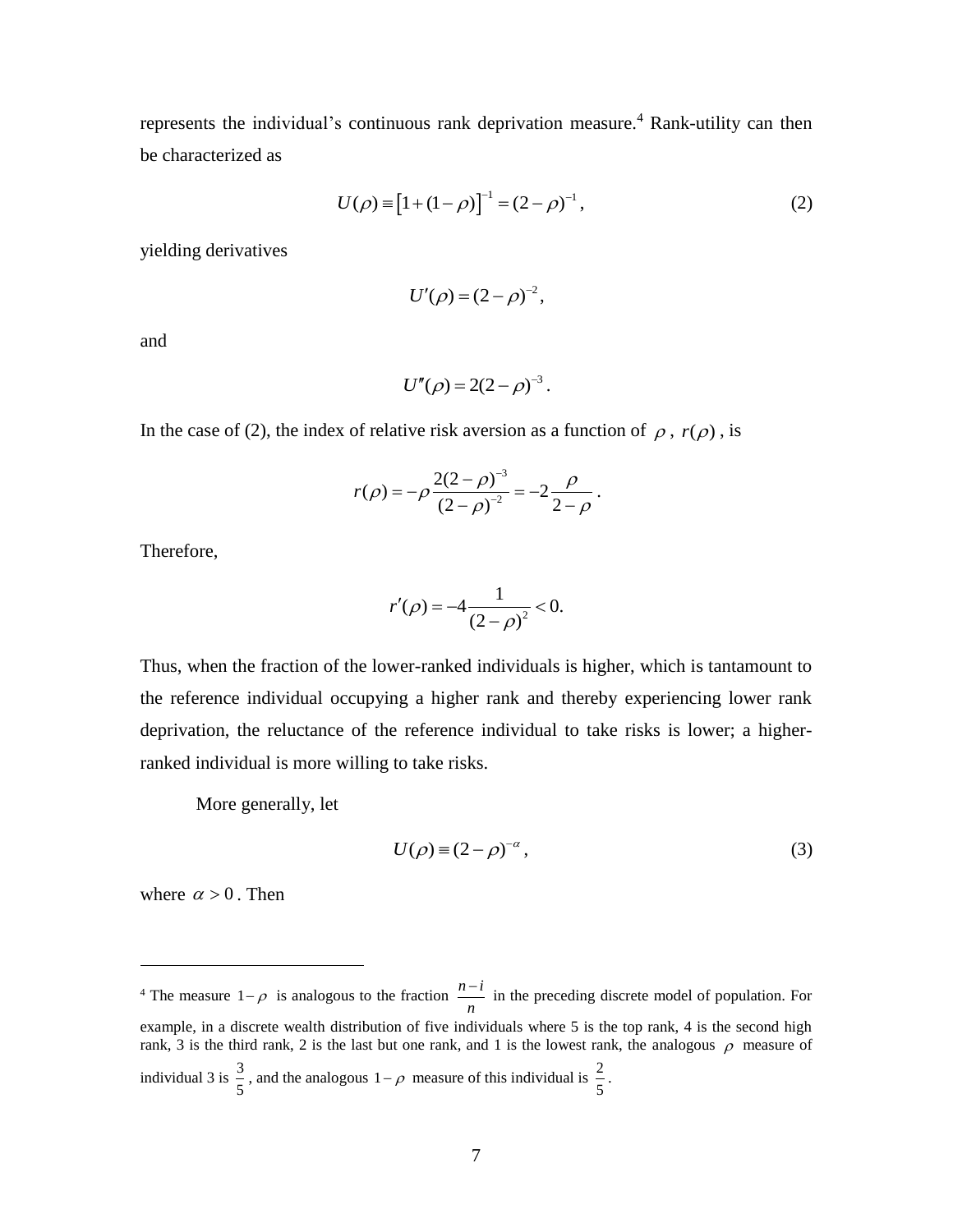$$
U'(\rho) = \alpha (2-\rho)^{-1-\alpha},
$$

and

$$
U''(\rho) = \alpha(1+\alpha)(2-\rho)^{-2-\alpha}.
$$

Thus, in the case of (3),

$$
r(\rho) = -(1+\alpha)\frac{\rho}{2-\rho},
$$

and, therefore,

$$
r'(\rho) = -2\frac{1+\alpha}{(2-\rho)^2} < 0.
$$

Namely, a higher-ranked individual is deterred less from risk taking.

A natural question to ask is whether the results concerning the "pure rank" preferences are also valid when the sole appearance of rank is "contaminated" by the presence of absolute wealth in the individual's utility function. Let

$$
U(\rho, w) \equiv w^{\beta} (2 - \rho)^{-\beta}, \qquad (4)
$$

where  $\beta > 0$ , namely the individual's utility depends positively on the level of his wealth w, and negatively on the fraction of the individuals who occupy ranks higher than his.<sup>5</sup> In the case of (4), the index of relative risk aversion (with respect to rank) is

$$
r_{\rho}(\rho) = -(1+\beta)\frac{\rho}{2-\rho},
$$

and, therefore, we obtain that

 $\overline{a}$ 

$$
r'_{\rho}(\rho) = -2\frac{1+\beta}{(2-\rho)^2} < 0.
$$

$$
\frac{\partial^2 U(\rho,w)}{\partial w \partial \rho} = \beta^2 (2-\rho)^{-1-\beta} w^{\beta-1} > 0 \; ,
$$

 $<sup>5</sup>$  With the utility formulation in (4), we get that</sup>

namely the marginal utility of wealth is an increasing function of the individual's rank. This attribute of the utility function is similar to the characterization of the utility schedule by Friedman and Savage (1948).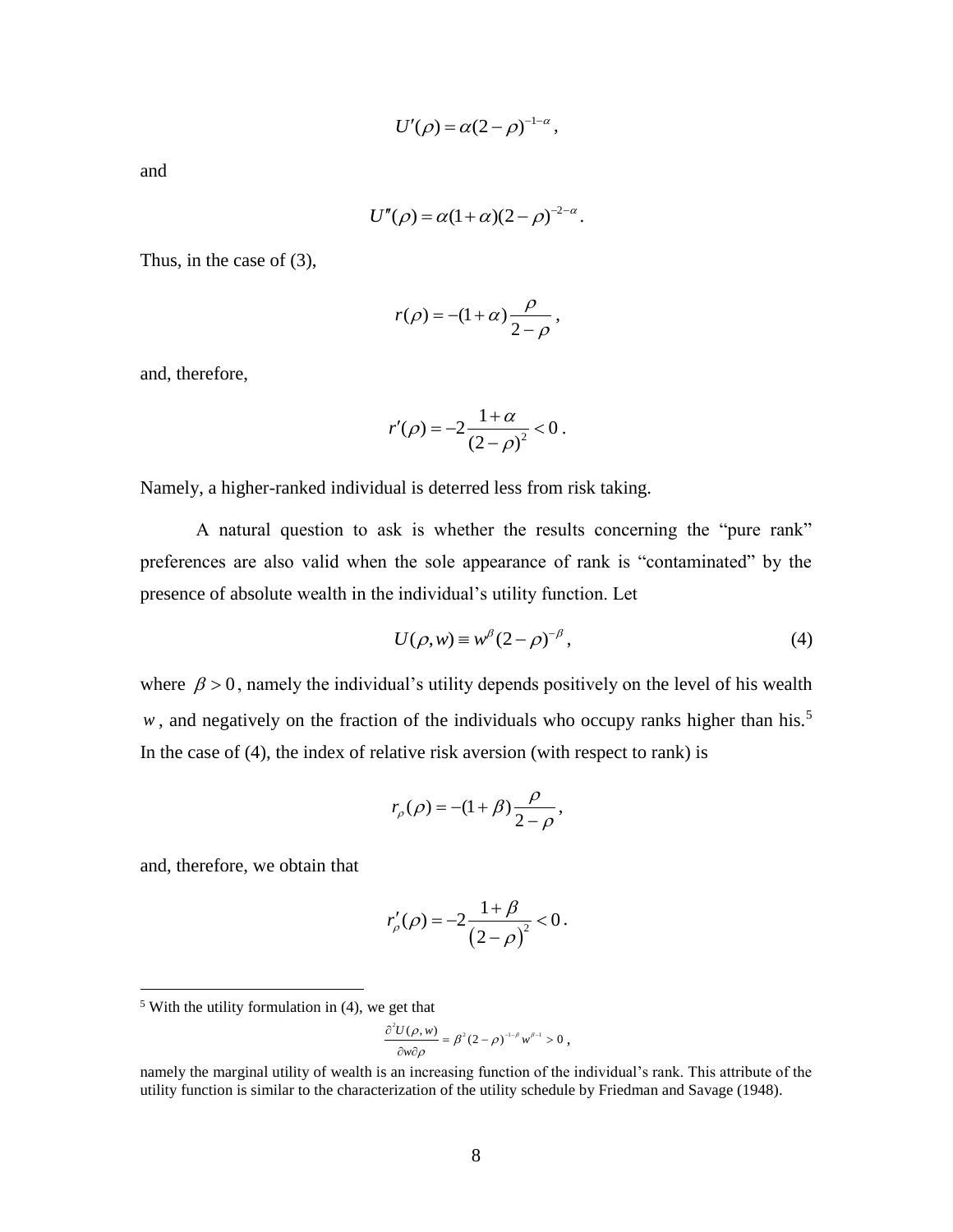Namely a higher-ranked individual is more willing to take risks.

#### **3. Conclusions**

There is a widespread perception that wealthier people are more inclined to take risks. Observations that an increase in wealth increases the fraction of wealth that is invested in risky holdings strengthen this perception. Nonetheless, as in many other spheres, transferring a link to a cause requires caution. This applies to the current setting if a gain in wealth is combined with a rise in wealth rank. We have shown how when rank is of great importance, people revise their risk-taking preferences in response to a change in their rank. Considering the relationship between rank and willingness to take risks under alternative representations of rank preferences, we found that when rank is higher the willingness to take risks is higher. This observation holds even when a pure rankpreference utility function is expanded to incorporate wealth as an argument, such that the function exhibits a preference for more wealth.

The standard attention paid in the received literature to a gain in wealth as the driver of a lesser reluctance to take risks may overestimate the role of the gain in wealth. Conversely, to assume that willingness to take risks will not change when wealth is held constant will be misleading if at the same time a gain in rank occurs.